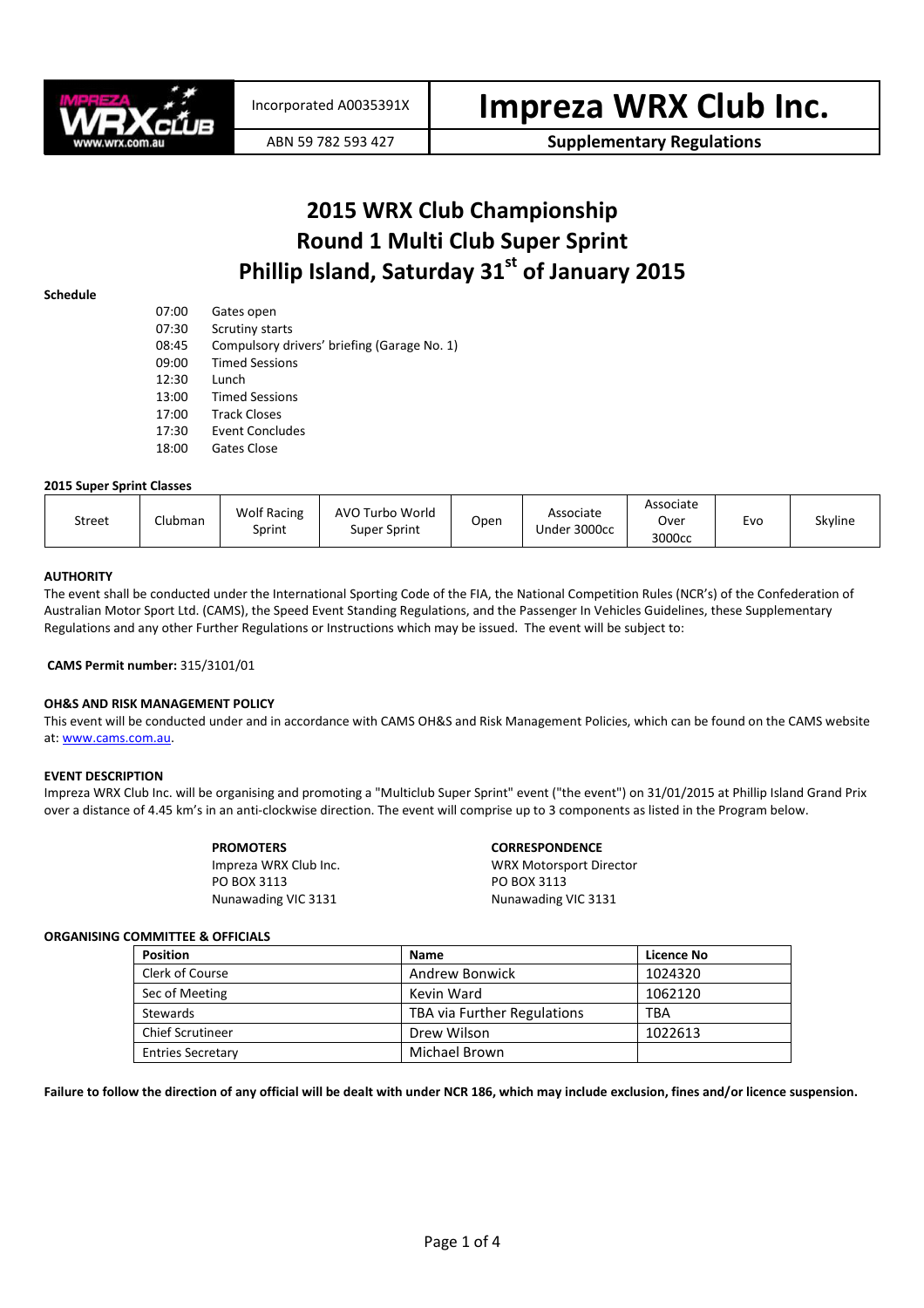

# Incorporated A0035391X | Impreza WRX Club Inc.

# ABN 59 782 593 427 **Supplementary Regulations**

# The Stewards may exclude from further competition any Competitor who:

After leaving the track, re-joins at a speed or in a manner considered dangerous to themselves, any other Competitor or to an official of the event;

Exceeds 10 kph in the pit area;

Drives in a manner considered dangerous to other Competitors, or in such a way that a faster car is prevented from passing; Is deemed to be under the influence of alcohol or drugs (see Anti-Doping Policy below).

Any other breach of NCRs

# The following infringements may as a minimum penalty attract automatic loss of fastest lap time (sprints).

- Ignoring a black or mechanical problem flag
- Passing whilst under a yellow or red flag
- Racing or other dangerous driving (Note "racing" is forbidden during Sprint sessions)
- Noise violation (> 75dB (A) vehicle)

#### Unsafe driving with passenger on board automatic exclusion from event

#### Standard Track Sprint Procedures at IMPREZA WRX Club Events

Super Sprint vehicles whilst proceeding at track speed will require driver's window to be wound up except where window nets are in place. If the car is proceeding at a slow pace due to mechanical or other problems the driver may wind down the window and indicate to overtake. When being overtaken the responsibility is with the overtaking driver. The driver being overtaken should hold their line and not make any unnecessary change of direction

Drivers are expected to be familiar with the standard use of flags as given in the current CAMS Manual of Motorsport. It is the driver's responsibility to watch for applicable flags. Black and mechanical flags will always be displayed at start finish unless otherwise informed at driver briefing

#### ENTRIES

Entry is only accepted via the online entry system at WRX Club Motorsport web site. The promoter reserves the right to refuse any entry in accordance with NCR 83.

• A completed 2015 Car Classification Form must be submitted if you have not already done so or made changes to your vehicle. Note: This is not required if entering Evo, Skyline or Associate classes.

Entries will be confirmed upon clearance of payment via email to the address used during online entry.

| <b>Entries open:</b>             | On approval & publication of these Regulations                        |
|----------------------------------|-----------------------------------------------------------------------|
| <b>Entries close:</b>            | 28/01/2015 or when maximum entries are achieved, whichever is earlier |
| <b>Max. Entries:</b>             | Super Sprint - 125                                                    |
| <b>Max. Vehicles on circuit:</b> | Super Sprint - 25                                                     |

There shall be no refunds after 27<sup>th</sup> of January 2015. No application for entry will be accepted on the day. No Cash payments for entries will be accepted on the day.

#### ENTRY FEES

Refer to the club website online entry system for entry fees.

#### **SCRUTINY**

All cars and drivers must attend and pass scrutiny prior to the event. At any time thereafter, any change to a vehicle or tyres will need to be presented again for scrutiny before being allowed on the track.

Current CAMS-Affiliated Club membership cards, current CAMS licence, competition record and log book (as applicable in Schedule L of the current CAMS Manual of Motor Sport), and receipt for payment of the entry fee for the event must be produced at sign in.

#### DRIVERS BRIEFING

All competitors are to attend the compulsory drivers briefing in a nominated place on the day. Non-attendance, as evidenced by the roll call, may result in exclusion from the event and forfeiture of all fees.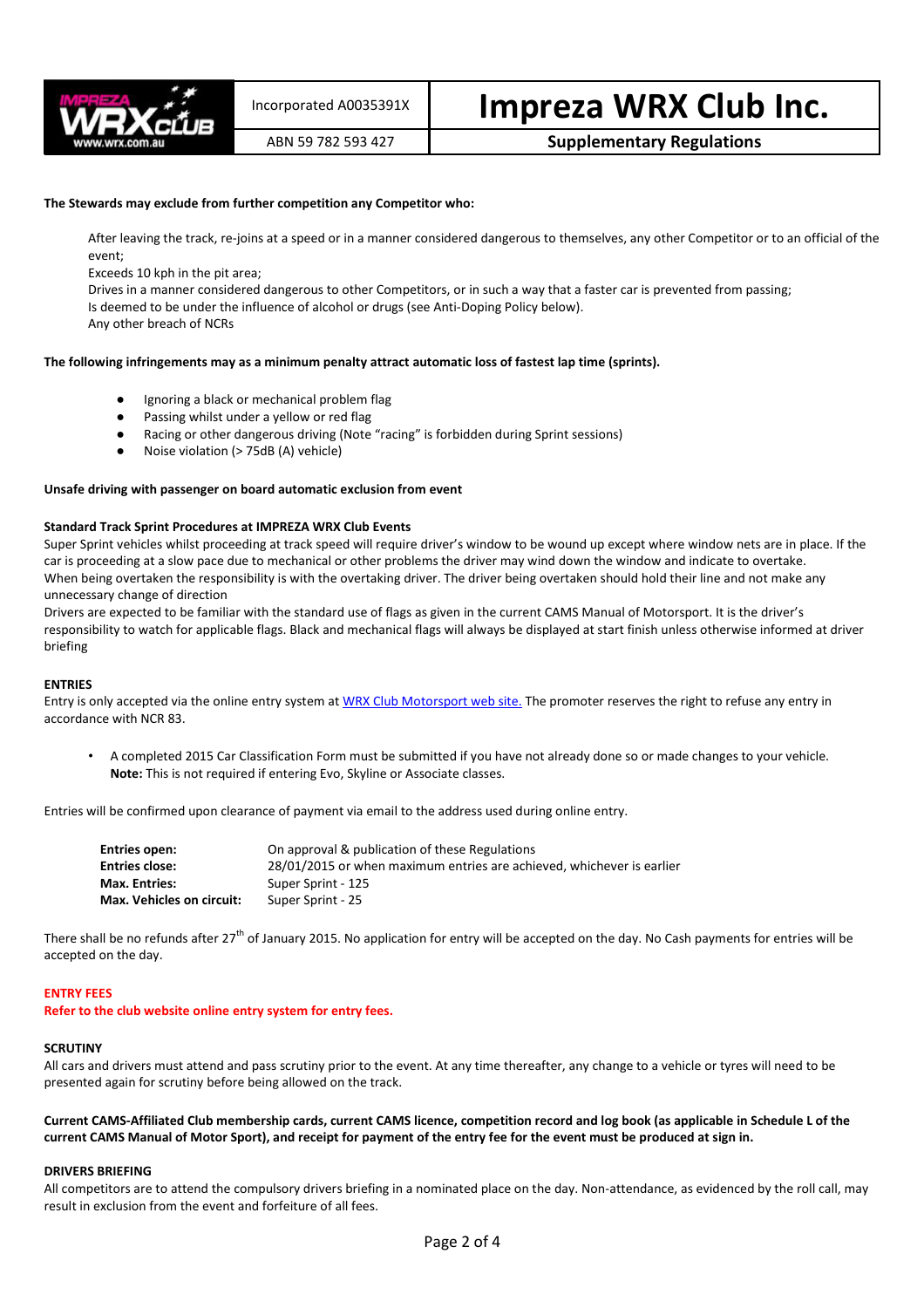

# DRIVER ELIGIBILITY

All Sprint drivers must hold a current CAMS Level 2S licence or higher and be a financial member of a Club affiliated with CAMS in Victoria.

# DRIVER AND PASSENGER APPAREL

All participant apparel shall comply with Schedule D of the current CAMS Manual of Motor Sport.

#### VEHICLE EQUIPMENT & SAFETY

All super sprint session vehicles must comply with General Requirements for Cars and Drivers, Schedules A. and B. of the current CAMS Manual of Motorsport and;

# Noise emission level is limited to 75dB (A) at 30 metres. Competitors who fail the drive-by 75dB reading will get 1 (one) chance to rectify the problem and will be excluded if the car fails on a second reading there will be no exceptions.

All vehicles must have tow hooks fitted. Subaru WRX MY 01 onwards competitors must ensure that their tow hook is fitted to the front of the car prior to scrutiny.

Any expense incurred by a competitor to the hired track or its equipment shall be the sole responsibility of the competitor.

#### CONDUCT OF THE EVENT

As noted in the Program there will be up to 3 components of this event. Please note the following specific requirements of the following.

#### 1. Timed Super Sprint Sessions

Timed sprint sessions will consist of a Ten (10) minute timed session, plus cool down lap. The number of timed laps in this component may be varied at the discretion of the Clerk of Course. Cars will be released onto the circuit one at a time with a suitable gap between each car.

#### 3. Passenger in vehicle

Time permitting, this session may be announced during the day and will not be timed and be non-competitive in nature. This session will be at the discretion of the Clerk of Course and will be run separately to other sessions.

If conducted, Passengers must be over 18 years of age and must sign the appropriate disclaimer. This is an untimed session at reduced speed. It consists of one warm up lap, 3 (three) non timed laps and one cool down lap. Cars from each group will be released onto the circuit one at a time. Driving in this session will be at reduced speed and overtaking can only occur on the straight sections of the circuit. In such circumstances the driver of the car being overtaken will signal to the overtaking car the side on which the overtaking manoeuvre should occur. The car being overtaken should maintain its line. The responsibility for the overtaking manoeuvre rests with the driver of the overtaking vehicle. Should a driver with a passenger on board leave the circuit during this session, the driver will be black-flagged and may be excluded from the event.

# CLASSES, TIMING, RESULTS

The Impreza WRX Club Motorsport Rules 2015 as published on the Impreza WRX Club website shall be binding. Entries will be classified according to Class eligibility.

Timing will be by means of a Dorian timing system and the provisional results will be published as soon as possible after the event. Points will be awarded based on the fastest elapsed time for the day taken from the timed sessions. For Super Sprints Sessions, the Motorsport Director will be deemed the Judge of Fact for this event.

# PROTESTS

Any protest must be lodged in accordance with Part XII of the NCRs

# ABANDONMENT & CANCELLATION

The promoters and the Clerk of Course reserve the right to abandon, postpone or cancel the event and to refuse any entry in accordance with the provisions of NCR 59 of the current CAMS Manual of Motor Sport.